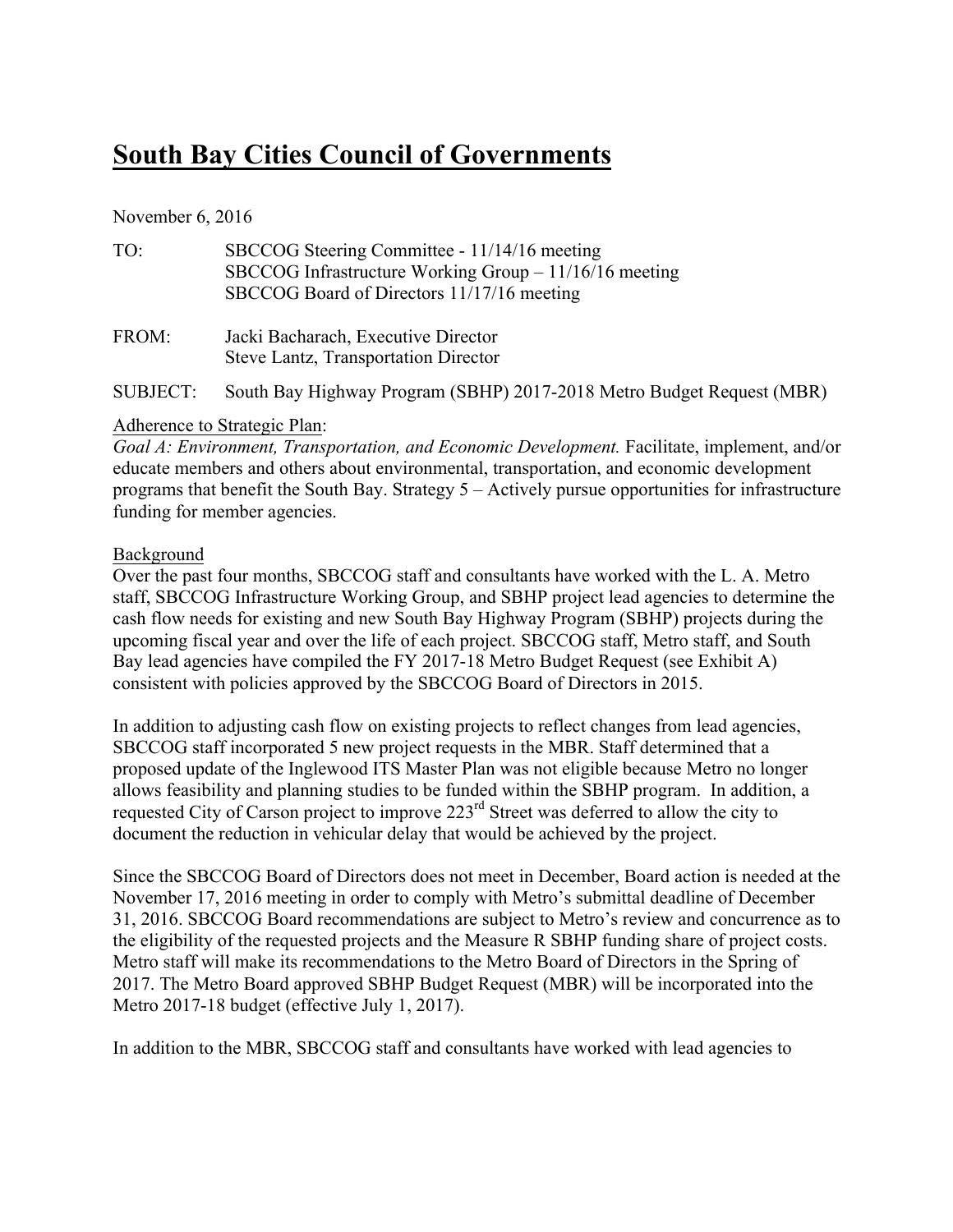compile a comprehensive list of project and study Measure R reimbursements that can be anticipated to be complete for the current and new project commitments between FY 2018 and FY 2022 (see Exhibit B).

#### FY 2017-18 METRO BUDGET REQUEST

The MBR (see Exhibit A) identifies Measure R South Bay Highway Program cash flow requirements for FY 2017-18. The MBR includes a schedule of projected reimbursement costs for SBHP projects, program development and administrative expenses. The Metro Budget Request for FY 2017-2018 totals approximately \$64 million.

#### FY 2018-2022 COMPREHENSIVE SBHP LIST

SBCCOG staff also has worked with lead agencies to compile a more comprehensive magnitudeof-cost estimate of the cash flow needed in future years to complete the projects in Exhibit A. (see Exhibit B). The estimate is helpful to understand future annual cash flow needs in the context of Metro's Measure R annual allocation forecasts in the 2008 Measure R Expenditure Plan (Line 33 – South Bay Ramps and Interchange Improvements: I-405, I-110, I-105, and SR-91).

The FY 2018 - 2022 SBHP program reimbursements are expected to total \$238.5 million. When added to the \$78.8 million that has been reimbursed between 2010 and 2017, the total committed to the SBHP by 2022 will be \$317.3 million. However, the 2011 Metro Long Range Transportation Plan only allocates \$287.1 million through 2022, which is less than the total funds that would have been programmed by \$30.2 million.

SBCCOG first identified the projected shortfall while preparing the MBR last year. In order to offset the projected shortfall, and consistent with SBHP matching policies adopted by the SBCCOG Board in 2015, lead agencies were asked to commit matching funding for any projects in excess of \$ 2 million. This MBR reflects the matching fund requirement. SBCCOG staff expects to be able to mitigate the 5-year projected cashflow shortfall by annually adjusting cashflow schedules and approving fewer new projects.

#### **Recommendations**

- 1. Recommend SBCCOG Board approval of the FY 2017-18 SBHP Metro Budget Request as reflected in Exhibit A to enable transmittal of the request to Metro by December 31, 2016; and
- 2. Recommend that the SBCCOG Board receives and files the magnitude-of-cost cash flow funding estimates to complete the SBHP projects identified in Exhibit B.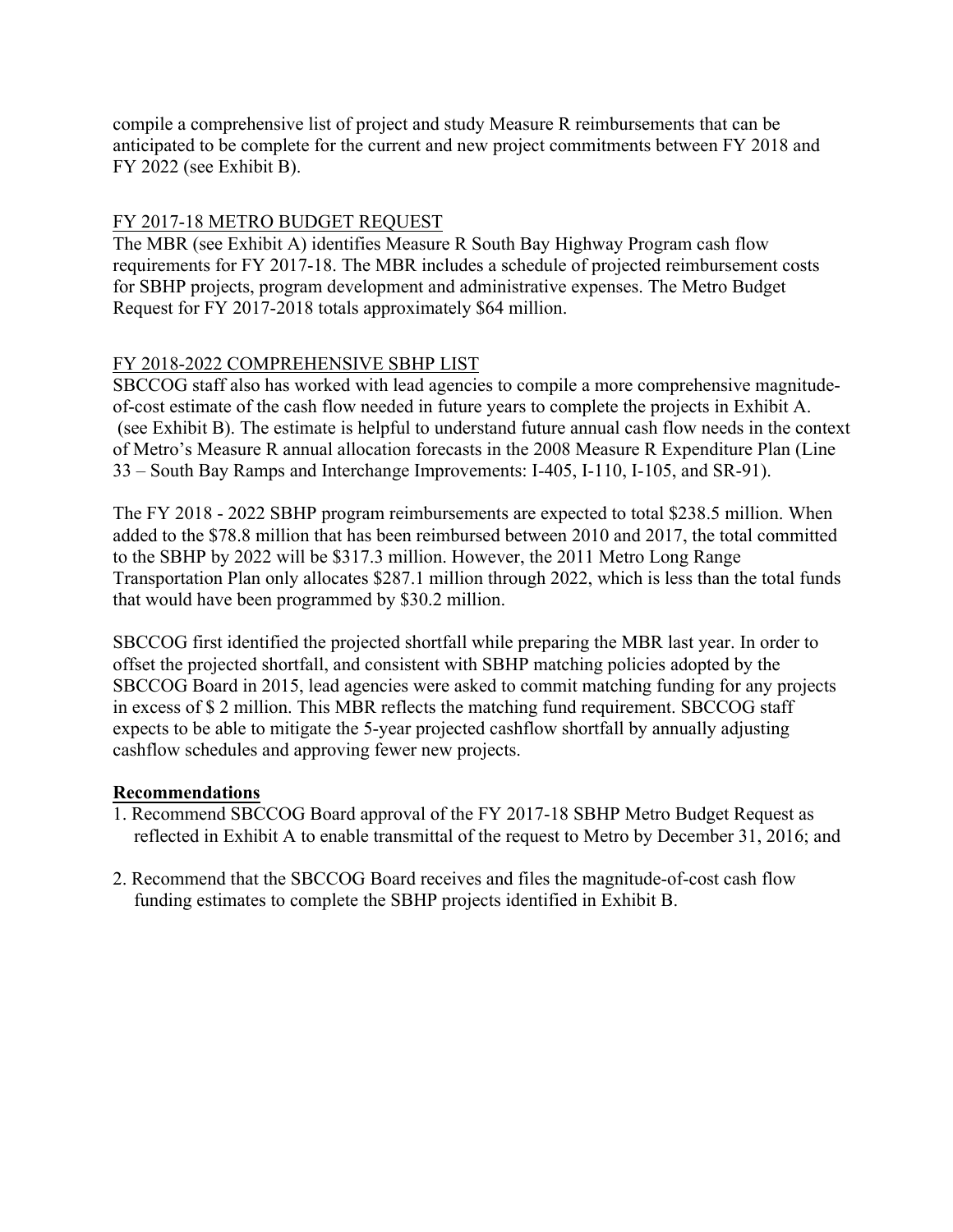## **DRAFT**

|                                                                  |                                                | Updated: 11/07/2016                                                                                                                                                                                                                                                                                                                            |                    |                           |                       |             |               |             |             |              |
|------------------------------------------------------------------|------------------------------------------------|------------------------------------------------------------------------------------------------------------------------------------------------------------------------------------------------------------------------------------------------------------------------------------------------------------------------------------------------|--------------------|---------------------------|-----------------------|-------------|---------------|-------------|-------------|--------------|
| Metro<br>Project ID                                              |                                                | <b>Lead Agency / Description</b>                                                                                                                                                                                                                                                                                                               | <b>Total Phase</b> | <b>Measure R</b><br>Share | Est.<br>Reimbursement | Q1 17-18    | Q2 17-18 Oct- | Q3 17-18    | Q4 17-18    | $17 - 18$    |
| FA Type                                                          | Phase                                          |                                                                                                                                                                                                                                                                                                                                                | Cost               | FY11-22                   | as of 6/30/17         | July-Sept   | Dec           | Jan-March   | April-June  | <b>TOTAL</b> |
| <b>ADMINISTRATIVE</b>                                            | SBHP Administrative & Program Development Cost |                                                                                                                                                                                                                                                                                                                                                | \$4,273,153        | \$4,273,153               | \$2,197,430           | \$77,381    | \$77,381      | \$77,381    | \$77,381    | \$309,524    |
|                                                                  | <b>ACTIVE FEASIBLITY/PLANNING STUDIES</b>      |                                                                                                                                                                                                                                                                                                                                                |                    |                           |                       |             |               |             |             |              |
| <b>EXECUTED</b><br><b>SBHP</b><br>TO 2014-1                      | <b>Feasibility Study</b>                       | City of El Segundo<br>Aviation Blvd, Douglas St. and El Segundo<br>Blvd. Commuter Bikeways Study                                                                                                                                                                                                                                               | \$150,000          | \$150,000                 | \$150,000             |             |               |             |             | \$0          |
| <b>EXECUTED</b><br><b>FEAS STUDY</b><br><b>SBHP TO 2015</b><br>1 | <b>Feasibility Study</b>                       | Port of LA<br>Vincent Thomas Bridge (SR-47) I-110<br>Connector                                                                                                                                                                                                                                                                                 | \$1,000,000        | \$1,000,000               | \$1,000,000           |             |               |             |             | \$0          |
| <b>EXECUTED</b><br>MR312.24                                      | <b>PA/ED</b>                                   | <b>Caltrans</b><br>PAED I-110 Auxiliary lane from SR-91 to<br>Torrance Blvd Auxiliary lane & 405/110<br>Connector                                                                                                                                                                                                                              | \$1,200,616        | \$1,200,616               | \$1,020,000           |             |               |             |             | \$0          |
|                                                                  | Design/<br>Construction                        | Design and Construction Phase                                                                                                                                                                                                                                                                                                                  | \$51,000,000       | \$28,900,000              | \$0                   |             |               | \$3,400,000 | \$3,400,000 | \$6,800,000  |
| <b>EXECUTED</b><br>MR312.25                                      | <b>PA/ED</b>                                   | <b>Caltrans</b><br>PAED I-405 at 182nd St./Crenshaw Boulevard                                                                                                                                                                                                                                                                                  | \$1,700,000<br>\$0 |                           | \$1,599,903           |             |               |             |             | \$0          |
|                                                                  | Design/<br>Construction                        | Design and Construction Phase                                                                                                                                                                                                                                                                                                                  | \$87,000,000       | \$46,900,000              | \$0                   | \$700,000   | \$700,000     | \$700,000   | \$700,000   | \$2,800,000  |
| <b>COMMITTED</b><br>MR312.30                                     | <b>Feasibility Study</b>                       | <b>Caltrans</b><br>I-405 from I-110 to I-105 and I-105 from I-405 to<br>Crenshaw: Corridor Refinement Studies                                                                                                                                                                                                                                  |                    | \$700.000                 | \$300,000             | \$100,000   | \$100,000     | \$100,000   | \$100,000   | \$400,000    |
| <b>COMMITTED</b><br>MR312.45                                     | <b>PA/ED</b>                                   | <b>Caltrans</b><br>PAED/Implement an Integrated Corridor<br>Management System along the SR -110<br>Corridor between Artesia Boulevard and the I-<br>405. The project will integrate freeway, arterial<br>and transit operations, implement a Decision<br>Support System for coordinated agency<br>operations and traveler information systems. | \$1,000,000        | \$1,000,000               | \$0                   |             |               |             |             | \$0          |
| <b>COMMITTED</b><br>MR312.38                                     | <b>PA/ED</b>                                   | City of Hermosa Beach<br>Pacific Coast Highway at Aviation Blvd<br>Intersection Improvements (Southbound left turn<br>lanes)                                                                                                                                                                                                                   | \$4,600,000        | \$872,000                 | \$0                   |             |               |             | \$400,000   | \$400,000    |
| <b>COMMITTED</b><br>MR312.31                                     | <b>PA/ED</b>                                   | Metro<br>PA/ED for Florence Ave at La Brea Ave -<br>Construct new Downtown Inglewood Transit<br>Center at La Brea Station of Crenshaw Line                                                                                                                                                                                                     |                    | \$1,500,000               | \$120,000             | \$30,000    | \$213,750     | \$213,750   | \$213,750   | \$671,250    |
|                                                                  |                                                | <b>ACTIVE PROJECTS (Funding Agreements Executed)</b>                                                                                                                                                                                                                                                                                           |                    |                           |                       |             |               |             |             |              |
| <b>EXECUTED</b><br>MR312.11                                      | Design/<br>Construction                        | Caltrans<br>ITS: I-405, I-110, I-105, SR-91 at freeways<br>ramp/arterial signalized intersections - DCCM                                                                                                                                                                                                                                       | \$5,357,000        | \$5,357,000               | \$5,357,002           |             |               |             |             | \$0          |
| <b>EXECUTED</b><br>MR312.29                                      | Design/<br>Construction                        | <b>Caltrans</b><br>Pacific Coast Highway (SR-1) ITS with parallel<br>arterials from I-105 to I-110                                                                                                                                                                                                                                             | \$9,000,000        | \$3,975,889               | \$3,975,889           |             |               |             |             | \$0          |
| <b>EXECUTED</b><br>MR312.37                                      | Desian/<br>Construction                        | <b>City of Carson</b><br>Sepulveda Boulevard widening from Alameda<br>Street to ICTF Driveway                                                                                                                                                                                                                                                  | \$7,500,000        | \$2,658,000               | \$1,158,000           | \$375,000   | \$375,000     | \$375,000   | \$375,000   | \$1,500,000  |
| <b>EXECUTED</b><br>MR312.33                                      | Design/<br>Construction                        | <b>City of Hawthorne</b><br>Aviation BI at Marine Ave; construct westbound<br>right-turn lane.                                                                                                                                                                                                                                                 | \$3,600,000        | \$4,343,629               | \$1,243,629           | \$15,000    | \$30,000      | \$25,000    | \$230,000   | \$300,000    |
| <b>COMMITTED</b><br>MR312.54                                     | Design/<br>Construction                        | City of Hawthorne<br>Inglewood Ave at El Segundo Bl, Crenshaw Bl<br>at Rocket Road & Crenshaw BI at Jack<br>Northrop & 120th St from Prairie Ave to Felton<br>Ave - Intersection widening improvements &<br>traffic signal modifications                                                                                                       | \$2,000,000        | \$2,000,000               | \$980.000             | \$100,000   | \$20,000      | \$100,000   | \$800,000   | \$1,020,000  |
| <b>EXECUTED</b><br>MR312.05                                      | Design/<br>Construction                        | City of Hermosa Beach<br>Pacific Coast Highway (SR-1) between Anita St<br>and Artesia Blvd: Improvements                                                                                                                                                                                                                                       | \$2,200,000        | \$2,160,000               | \$0                   | \$49,950    | \$49,950      | \$49,950    | \$49,950    | \$199,800    |
| <b>EXECUTED</b><br>MR312.12                                      | Design/<br>Construction                        | City of Inglewood<br>Citywide ITS Phase IV                                                                                                                                                                                                                                                                                                     | \$3,500,000        | \$3,500,000               | \$1,681,470           | \$445,000   | \$445,000     | \$445,000   | \$505,000   | \$1.840.000  |
| <b>EXECUTED</b><br>MR312.43                                      | Design/<br>Construction                        | City of Lomita<br>intersection Improvements at Western (SR-213)<br>/Palos Verdes Dr. & Pacific Coast Highway (SR-<br>1)/Walnut                                                                                                                                                                                                                 | \$900,000          | \$900,000                 | \$877,477             |             |               |             |             | \$0          |
| <b>EXECUTED</b><br>MR312.28                                      | Construction                                   | <b>City of Manhattan Beach</b><br>Seismic retrofit of Sepulveda Blvd (SR-1) bridge<br>53-62                                                                                                                                                                                                                                                    | \$9,100,000        | \$9,100,000               | \$2,500,000           | \$2,000,000 | \$2,000,000   | \$2,000,000 | \$600,000   | \$6,600,000  |
| <b>EXECUTED</b><br>MR312.34                                      | Construction                                   | <b>City of Manhattan Beach</b><br>Aviation Blvd at Artesia Blvd Intersection<br>Improvements (Southbound right turn lane)                                                                                                                                                                                                                      | \$1,500,000        | \$1,500,000               | \$544,000             | \$54,000    |               | \$602,000   | \$300,000   | \$956,000    |
| <b>EXECUTED</b><br>MR312.35                                      | Construction                                   | <b>City of Manhattan Beach</b><br>Sepulveda Blvd (SR-1) at Manhattan Beach<br>Blvd Intersection Improvements (NB, WB, EB<br>left turn lanes and SB right turn lane)                                                                                                                                                                            | \$980,000          | \$980,000                 | \$70,000              | \$10,000    | \$10,000      | \$10,000    | \$10,000    | \$40,000     |
| <b>EXECUTED</b><br>MR312.06                                      | Design/<br>Construction                        | City of Redondo Beach<br>Pacific Coast Highway (SR-1) Arterial<br>Improvements from Anita St to Palos Verdes<br>Blvd                                                                                                                                                                                                                           | \$1,393,144        | \$1,393,144               | \$218,144             | \$195,000   | \$220,000     | \$160,000   | \$200,000   | \$775,000    |
| <b>EXECUTED</b><br>MR312.07                                      | Construction                                   | City of Redondo Beach<br>Pacific Coast Highway (SR-1) at Torrance Blvd<br>ntersection Improvements                                                                                                                                                                                                                                             | \$581,454          | \$581,454                 | \$581,454             |             |               |             |             | \$0          |
| <b>EXECUTED</b><br>MR312.08                                      | Design/<br>Construction                        | City of Redondo Beach<br>Pacific Coast Highway (SR-1) at Palos Verdes<br>Blvd Intersection Improvements                                                                                                                                                                                                                                        | \$320,000          | \$320,000                 | \$301,176             |             |               |             |             | \$0          |
| <b>EXECUTED</b><br>MR312.20                                      | Design/<br>Construction                        | City of Redondo Beach<br>Aviation Blvd at Artesia Blvd Intersection<br>Improvements                                                                                                                                                                                                                                                            | \$821,569          | \$821,569<br>Page 1       | \$546,569             | \$170,000   | \$105,000     |             |             | \$275,000    |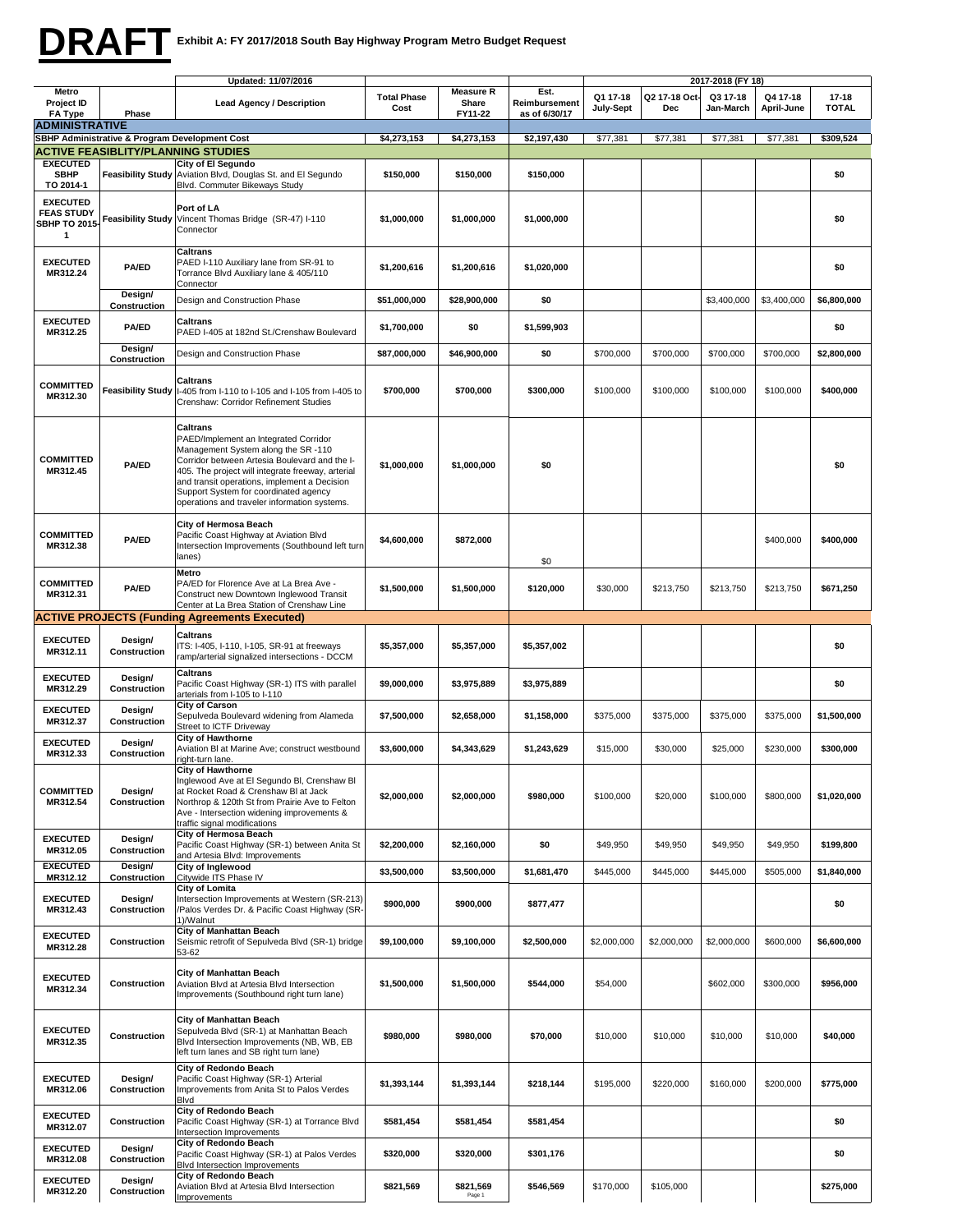#### **Exhibit A: FY 2017/2018 South Bay Highway Program Metro Budget Request DRAFT**

|                                                |                         | Updated: 11/07/2016                                                                                                                                                                                                                                                                                                                                 |                            |                                      |                                        | 2017-2018 (FY 18)     |                     |                       |                        |                           |
|------------------------------------------------|-------------------------|-----------------------------------------------------------------------------------------------------------------------------------------------------------------------------------------------------------------------------------------------------------------------------------------------------------------------------------------------------|----------------------------|--------------------------------------|----------------------------------------|-----------------------|---------------------|-----------------------|------------------------|---------------------------|
| Metro<br>Project ID<br>FA Type                 | Phase                   | <b>Lead Agency / Description</b>                                                                                                                                                                                                                                                                                                                    | <b>Total Phase</b><br>Cost | <b>Measure R</b><br>Share<br>FY11-22 | Est.<br>Reimbursement<br>as of 6/30/17 | Q1 17-18<br>July-Sept | Q2 17-18 Oct<br>Dec | Q3 17-18<br>Jan-March | Q4 17-18<br>April-June | $17 - 18$<br><b>TOTAL</b> |
| <b>EXECUTED</b><br>MR312.42                    | Design/<br>Construction | City of Redondo Beach<br>Inglewood Ave at Manhattan Beach Bl: Add SB<br>right-turn lane south of railroad tracks to<br>Manhattan Beach Bl                                                                                                                                                                                                           | \$5,169,638                | \$5,169,638                          | \$960,638                              | \$810,000             | \$734,000           | \$720,000             | \$80,000               | \$2,344,000               |
| <b>EXECUTED</b><br>MR312.10                    | Design/<br>Construction | <b>City of Torrance</b><br>Pacific Coast Highway (SR-1) at Hawthorne<br>Blvd (SR-107) Intersection Improvements                                                                                                                                                                                                                                     | \$19,645,697               | \$19,645,697                         | \$9,045,697                            | \$1,000,000           | \$2,000,000         | \$2,000,000           | \$2,000,000            | \$7,000,000               |
| <b>EXECUTED</b><br>MR312.23                    | Design/<br>Construction | <b>City of Torrance</b><br>Torrance Park and Ride Regional Terminal                                                                                                                                                                                                                                                                                 | \$18,077,368               | \$18,077,368                         | \$11,477,368                           | \$500,000             | \$2,000,000         | \$2,000,000           | \$2,100,000            | \$6,600,000               |
| <b>EXECUTED</b><br>MR312.26                    | Design/<br>Construction | <b>City of Torrance</b><br>-405 at 182nd St. /Crenshaw Blvd. operational                                                                                                                                                                                                                                                                            | \$15,843,312               | \$15,843,312                         | \$5,605,312                            | \$60,000              | \$60,000            | \$20,000              | \$320,000              | \$460,000                 |
| <b>EXECUTED</b><br>MR312.40                    | Design/<br>Construction | improvements<br><b>City of Torrance</b><br>Pacific Coast Highway (SR-1) at Vista<br>Montana/Anza Ave Intersection Improvement                                                                                                                                                                                                                       | \$2,917,664                | \$2,917,664                          | \$443,664                              |                       |                     | \$20,000              | \$300,000              | \$320,000                 |
| <b>EXECUTED</b><br>MR312.58                    | Design/<br>Construction | <b>City of Torrance</b><br>Pacific Coast Highway (SR-1) from Calle Mayor<br>to Janet Ln. safety improvement.                                                                                                                                                                                                                                        | \$852,000                  | \$852,000                            | \$852,000                              |                       |                     |                       |                        | \$0                       |
| <b>EXECUTED</b><br>MR312.59                    | Design/<br>Construction | <b>City of Torrance</b><br>PCH at Madison Ave- Signal Upgrades to<br>provide left-turn phasing                                                                                                                                                                                                                                                      | \$500,000                  | \$500,000                            | \$90,019                               | \$200,000             | \$200,000           |                       |                        | \$400,000                 |
| <b>EXECUTED</b><br>MR312.60                    | Design/<br>Construction | <b>City of Torrance</b><br>Crenshaw Blvd. from Del Amo to Dominguez;<br>three Southbound turn lanes at 1) Del Amo<br>Blvd; 2) extension of 208th St; 3) Transit Center<br>Entrance. Signal Improvements at two existing<br>and new signal at Transit Center and extension<br>of 208th St.                                                           | \$3,300,000                | \$3,300,000                          | \$44,135                               |                       | \$500,000           | \$755,000             | \$500,000              | \$1.755.000               |
|                                                |                         | <b>COMMITTED PROJECTS (Funding Agreements to be Executed)</b>                                                                                                                                                                                                                                                                                       |                            |                                      |                                        |                       |                     |                       |                        |                           |
| <b>COMMITTED</b><br>MR312.41                   | Design/<br>Construction | <b>City of Carson</b><br>Traffic Signal upgrades at 10 intersections:<br>Figueroa St. at Victoria St., Main St. at 220th<br>St., Main St. at Victoria St., Main St. at Albertoni<br>St., Figueroa St. at 223rd St., Broadway at<br>Victoria St., Albertoni St., Gardena Blvd.,<br>Alondra Blvd. and a midblock crossing south of<br>Albertoni Blvd. | \$1,400,000                | \$1,400,000                          | \$0                                    | \$35,000              | \$35,000            | \$35,000              | \$35,000               | \$140,000                 |
| <b>COMMITTED</b><br>MR312.46                   | Design/<br>Construction | <b>City of Carson</b><br>Figueroa St. at 234th St. - Upgrade the traffic<br>signal equipment to modernize the controller<br>and signal lights                                                                                                                                                                                                       | \$150,000                  | \$150,000                            | \$0                                    | \$37,500              | \$37,500            | \$37,500              | \$37,500               | \$150,000                 |
| <b>COMMITTED</b><br>MR312.57                   | Design/<br>Construction | City of El Segundo<br>Park Place from Nash St. to Allied Way,<br>Roadway extension and railroad grade<br>separation                                                                                                                                                                                                                                 | \$54,000,000               | \$35,000,000                         | \$0                                    | \$350,000             | \$3,900,000         | \$1,000,000           | \$1,000,000            | \$6,250,000               |
| <b>COMMITTED</b><br>MR312.02                   | Design/<br>Construction | City of Gardena<br>Rosecrans Ave at Vermont Ave & Redondo<br>Beach BI at Vermont Ave - Traffic Signal<br>upgrades and synchronization, add turn<br>pockets, traffic channelization.                                                                                                                                                                 | \$1,500,000                | \$1,500,000                          | \$0                                    | \$10,000              | \$18,000            | \$30,000              | \$38,000               | \$96,000                  |
| <b>COMMITTED</b><br>MR312.09                   | Design/<br>Construction | City of Gardena<br>Artesia BI from Western Ave to Vermont Ave -<br>Arterial Improvements, traffic signal upgrades<br>and synchronization, add turn pockets, traffic<br>channelization.                                                                                                                                                              | \$2,654,000                | \$2,523,200                          | \$0                                    | \$30,000              | \$40,000            | \$80,000              | \$40,000               | \$190,000                 |
| <b>COMMITTED</b><br>MR312.61                   | Design/<br>Construction | <b>City of Hawthorne</b><br>Hawthorne BI from 120th St to 111th St -<br>Arterial Improvements                                                                                                                                                                                                                                                       | \$5,000,000                | \$4,400,000                          | \$1,100,000                            | \$500,000             | \$1,000,000         | \$800,000             | \$1,000,000            | \$3,300,000               |
| <b>COMMITTED</b><br>MR312.47                   | Construction            | <b>City of Hawthorne</b><br>Prairie Ave from 118th St to Marine Ave- Signal<br>Improvements                                                                                                                                                                                                                                                         | \$1,237,000                | \$1,237,000                          | \$204,114                              | \$204,114             | \$204,114           | \$204,114             | \$204,114              | \$816,456                 |
| <b>COMMITTED</b><br>MR312.63                   | Design                  | <b>City of Hermosa Beach</b><br>PA/ED Aviation BI from PCH to Prospect Ave -<br>Arterial Improvements.                                                                                                                                                                                                                                              | \$1,800,000                | \$1,800,000                          | \$0                                    |                       |                     |                       | \$900,000              | \$900,000                 |
| <b>COMMITTED</b><br>MR312.50                   | Construction            | City of Inglewood<br>Citywide ITS Phase V- Communication gap<br>closure on various locations, TS upgrade and<br>arterial detection                                                                                                                                                                                                                  | \$384,000                  | \$384,000                            | \$0                                    | \$14,000              | \$14,000            | \$14,000              | \$109,000              | \$151,000                 |
| <b>COMMITTED</b><br>MR312.53                   | Construction            | <b>City of Lawndale</b><br>Redondo Beach Blvd. Mobility Improvements<br>from Prairie to Artesia (PSRE) at I-405, from<br>Hawthorne Bl. to Prairie Ave- PS&E / ROW<br>Acquisition; Signal upgrades, concrete pads for<br>transit, ADA ramps                                                                                                          | \$1,039,262                | \$1,039,262                          | \$0                                    | \$129,908             | \$129,908           | \$129,908             | \$129,908              | \$519,632                 |
| <b>COMMITTED</b><br>MR312.51                   | Construction            | <b>City of Los Angeles</b><br>Anaheim St from Farragut Ave to Dominguez<br>Channel- Widen from 78' to 84' and restripe to<br>accommodate an additional lane in each<br>direction                                                                                                                                                                    | \$3,141,450                | \$1,313,041                          | \$262,608                              | \$262,609             | \$262,608           | \$262,608             | \$262,608              | \$1,050,433               |
| <b>COMMITTED</b><br>MR312.52                   | Construction            | <b>Los Angeles County</b><br>2013 CFP South Bay Forum systemwide<br>operational improvements, coordination and<br>timing, and ITS improvements                                                                                                                                                                                                      | \$1,021,000                | \$1,021,000                          | \$0                                    |                       |                     |                       |                        | \$0                       |
| <b>COMMITTED</b><br>MR312.62                   | Design/<br>Construction | <b>City of Manhattan Beach</b><br>Sepulveda BI at Rosecrans Ave, 33rd St, Cedar<br>Ave, 14th St & 2nd St - Operational<br>Improvements.                                                                                                                                                                                                             | \$900,000                  | \$900,000                            | \$10,000                               | \$15,000              | \$10,000            | \$10,000              | \$10,000               | \$45,000                  |
| <b>COMMITTED</b><br><b>PROJECT</b><br>MR312.## | PD/EA and PS&E          | <b>City of Torrance</b><br>Pacific Coast Highway (SR-1) and Crenshaw<br>Ave- Preliminary Design, EIR and P.S.&E. for<br>operational improvements                                                                                                                                                                                                    | \$1,300,000                | \$1,300,000                          | \$0                                    |                       |                     |                       |                        | \$0                       |
| <b>COMMITTED</b><br><b>PROJECT</b><br>MR312.## | PS&E                    | <b>City of Torrance</b><br>Hawthorne BI (SR-107) at: 182nd Street,<br>Spencer Street, Emerald Street, and Lomita<br>Blvd. P.S.&E for roadway widening to construct<br>new northbound right turn lanes                                                                                                                                               | \$810,000                  | \$810,000<br>Page 2                  | \$0                                    |                       |                     | \$20,000              | \$20,000               | \$40,000                  |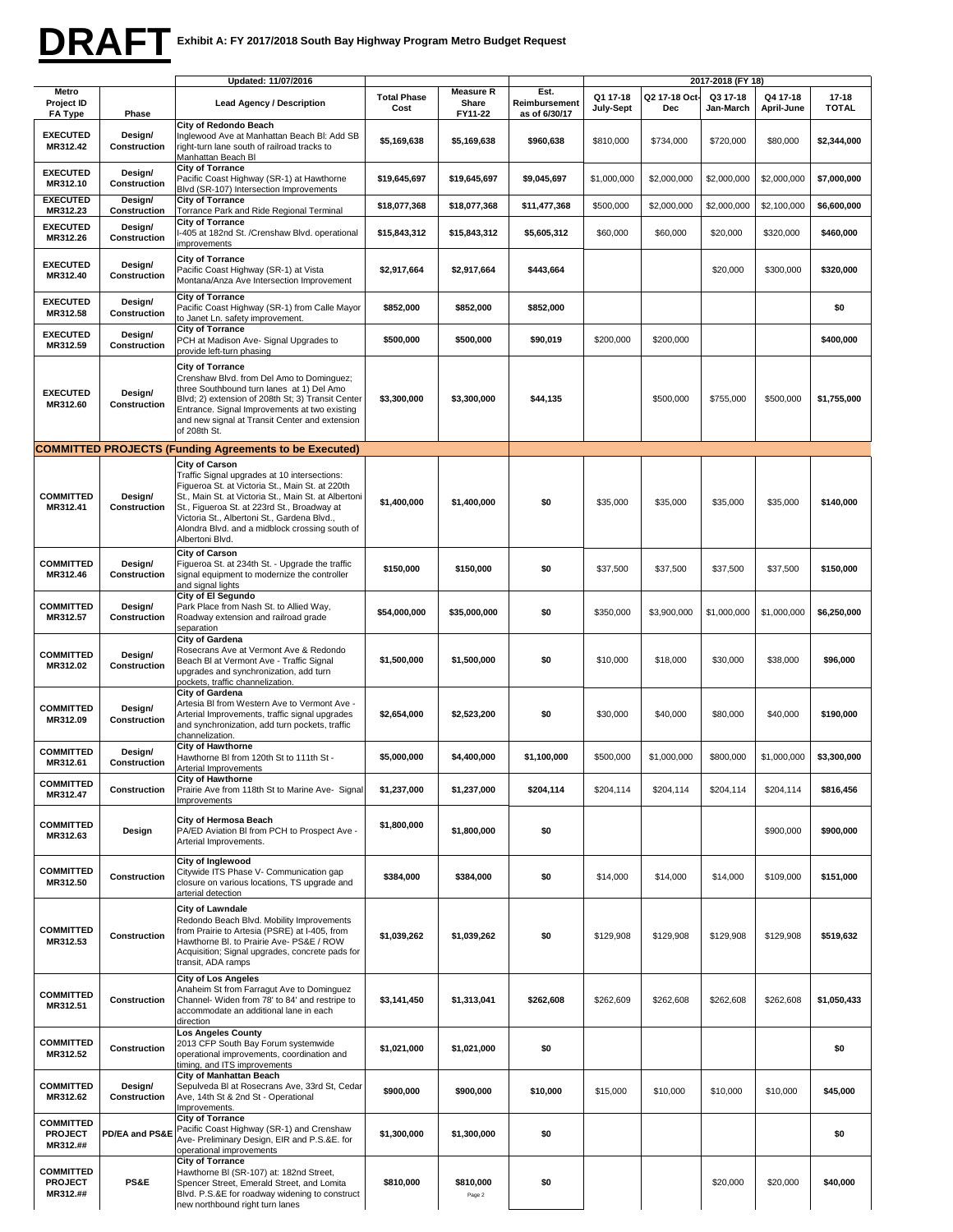## **DRAFT**

|                                                |                                          | Updated: 11/07/2016                                                                                                                                                                                                                                                                                                                 |                            |                           |                       | 2017-2018 (FY 18)     |                      |                       |                        |                       |
|------------------------------------------------|------------------------------------------|-------------------------------------------------------------------------------------------------------------------------------------------------------------------------------------------------------------------------------------------------------------------------------------------------------------------------------------|----------------------------|---------------------------|-----------------------|-----------------------|----------------------|-----------------------|------------------------|-----------------------|
| Metro<br>Project ID                            |                                          | <b>Lead Agency / Description</b>                                                                                                                                                                                                                                                                                                    | <b>Total Phase</b><br>Cost | <b>Measure R</b><br>Share | Est.<br>Reimbursement | Q1 17-18<br>July-Sept | Q2 17-18 Oct-<br>Dec | Q3 17-18<br>Jan-March | Q4 17-18<br>April-June | 17-18<br><b>TOTAL</b> |
| FA Type                                        | Phase<br><b>NEW REQUEST FOR PROJECTS</b> |                                                                                                                                                                                                                                                                                                                                     |                            | FY11-22                   | as of 6/30/17         |                       |                      |                       |                        |                       |
| Requested                                      | Design/<br>Construction                  | City of Carson<br>I-110 Freeway Arterial Signal Improvements                                                                                                                                                                                                                                                                        | \$3,520,000                | \$1,760,000               | \$0                   | \$66,250              | \$66,250             | \$66,250              | \$66,250               | \$265,000             |
| Requested                                      | Design/<br>Construction                  | City of Inglewood<br>Prairie Avenue Signal Synchronization                                                                                                                                                                                                                                                                          | \$205,000                  | \$205,000                 | \$0                   | \$41,250              | \$41,250             | \$41,250              | \$41,250               | \$165,000             |
| Requested                                      | Design/<br>Construction                  | City of Lawndale<br>eft-Turn traffic signal improvements at<br>Manhattan Beach Blvd and Hawthorne Blvd,<br>and installation of traffic signal battery back-up<br>systems                                                                                                                                                            | \$507,799                  | \$507,799                 | \$0                   |                       | \$50,055             | \$24,654              | \$400,000              | \$474,709             |
| Requested                                      | Construction                             | City of Los Angeles<br>Alameda St widening project from Anaheim St to<br>300ft South of PCH (Alameda North)                                                                                                                                                                                                                         | \$8,421,550                | \$7,137,235               | \$0                   |                       |                      | \$295,247             | \$1,393,565            | \$1,688,812           |
| Requested                                      | Construction                             | <b>City of Los Angeles</b><br>Alameda St widening project from Anaheim St to<br>Harry Bridges Blvd (Alameda South)                                                                                                                                                                                                                  | \$28,587,528               | \$17,481,330              | \$0                   |                       |                      | \$1,790,544           | \$1,790,544            | \$3,581,087           |
| Requested                                      | Design/<br>Construction                  | City of Los Angeles (Port of LA)<br>SR-47/Vincent Thomas Bridge and Front<br>St/Harbor Blvd Interchange Reconfiguration                                                                                                                                                                                                             | \$28,000,000               | \$17,400,000              | \$0                   |                       |                      | \$300,000             | \$300,000              | \$600,000             |
| Requested                                      | Design/<br>Construction                  | <b>County of Los Angeles</b><br>South Bay Arterial System Detection                                                                                                                                                                                                                                                                 | \$2,000,000                | \$2,000,000               | \$0                   |                       |                      | \$20,000              | \$20,000               | \$40,000              |
| Requested                                      | <b>Corridor Plan</b>                     | <b>SBCCOG</b><br>Creation of a plan to integrate slow speed and<br>autonomous vehicle corridors into the South<br>Bay Highway Program state highway and<br>arterial networks                                                                                                                                                        | \$35,000                   | \$35,000                  | \$0                   | \$0                   | \$12,000             | \$16,000              | \$7,000                | \$35,000              |
| Requested                                      | <b>Strategic Plan</b>                    | <b>SBCCOG</b><br>Development of a South Bay Signal Forum<br>Strategic Plan to guide South Bay interagency<br>ITS project development and administrative<br>strategies                                                                                                                                                               | \$25,000                   | \$25,000                  | \$0                   | \$5,000               | \$7,500              | \$10,000              | \$2,500                | \$25,000              |
|                                                |                                          | <b>COMPLETED FEASIBILITY/PLANNING STUDIES</b>                                                                                                                                                                                                                                                                                       |                            |                           |                       |                       |                      |                       |                        |                       |
| Completed TO<br>2014-3 A-F                     | <b>Feasibility Study</b>                 | City of Gardena<br>Feasibility Studies for 2015 Metro CFP                                                                                                                                                                                                                                                                           | \$42,632                   | \$42,632                  | \$42,632              |                       |                      |                       |                        | \$0                   |
| Completed                                      | <b>Feasibility Study</b>                 | City of Gardena                                                                                                                                                                                                                                                                                                                     | \$11,920                   | \$11,920                  | \$11,920              |                       |                      |                       |                        | \$0                   |
| <b>SBHP TO 9.5</b><br>Completed<br>SBHP TO 9.2 | Feasibility Study                        | PSRE for three park and ride facilities<br><b>City of Hawthorne</b><br>PSRE for Signal and associated improvements<br>on Prairie Ave from 118th St. to Marine Ave.                                                                                                                                                                  | \$32,643                   | \$32,643                  | \$32,643              |                       |                      |                       |                        | \$0                   |
| Completed<br>5                                 | SBPH TO 2014- Feasibility Study          | City of Hermosa Beach<br>PSR for Pacific Coast Highway (SR-1) / Aviation<br>Blvd. Mobility Improvements Project                                                                                                                                                                                                                     | \$190,000                  | \$190,000                 | \$190,000             |                       |                      |                       |                        | \$0                   |
| Completed<br><b>SBPH TO 9.3</b>                |                                          | City of Inglewood<br>Feasibility Study PSRE for geometric improvements on La<br>Cienega Blvd and Manchester Blvd.                                                                                                                                                                                                                   | \$31,664                   | \$31,664                  | \$31,664              |                       |                      |                       |                        | \$0                   |
| Completed<br>SBHP TO 9.4                       | Feasibility Study                        | City of Inglewood<br>PSRE for Phase V of Inglewood's ITS Upgrades                                                                                                                                                                                                                                                                   | \$24,434                   | \$24,434                  | \$24,434              |                       |                      |                       |                        | \$0                   |
| Completed<br>4                                 | SBHP TO 2014- Feasibility Study          | City of Inglewood<br>PSR for Manchester/La Cienega Bundled<br>Projects: channelize and raise median<br>Manchester Boulevard from Ash Avenue to La<br>Cienega Boulevard, improve turn radii La<br>Cienega Boulevard at Manchester Boulevard,<br>improve turn radii and through-right lane La<br>Cienega Boulevard at Florence Avenue | \$23,625                   | \$23,625                  | \$23,625              |                       |                      |                       |                        | \$0                   |
| Completed<br>6                                 | SBHP TO 2014- Feasibility Study          | City of Lawndale<br>PSRE for Redondo Beach Blvd. Mobility<br>Improvements from Prairie Ave. to Artesia Blvd.<br>at I-405, from Hawthorne Bl. to Prairie Ave.<br>Signal upgrades, concrete pads for transit, ADA<br>ramps                                                                                                            | \$47,360                   | \$47,360                  | \$47,360              |                       |                      |                       |                        | \$0                   |
| Completed<br>7                                 | SBHP TO 2014- Feasibility Study          | City of Manhattan Beach<br>PSR for 7 intersections along Sepulveda Blvd<br>(SR-1) corridor that were identified in the 2009<br>PCH Study conducted by SCAG and the<br>SBCCOG: at Rosecrans., Marine Ave. / Cedar<br>Ave., Valley Dr., 33rd St., 30th St., 14th St., and<br>2nd St.                                                  | \$43,043                   | \$43,043                  | \$43,043              |                       |                      |                       |                        | \$0                   |
| Completed<br><b>Feas Study</b>                 | <b>Feasibility Study</b>                 | Metro<br>South Bay Baseline Arterial Performance<br>Monitoring Implementation Study                                                                                                                                                                                                                                                 | \$250,000                  | \$250,000                 | \$250,000             |                       |                      |                       |                        | \$0                   |
| Completed<br>SBHP TO 9.1                       |                                          | <b>City of Torrance</b><br>Feasibility Study PSRE for additional turn lanes on Western Ave.<br>(SR-213) at Sepulveda Blvd.                                                                                                                                                                                                          | \$37,921                   | \$37,921                  | \$37,921              |                       |                      |                       |                        | \$0                   |
| Completed<br>2A                                |                                          | <b>City of Torrance</b><br>SBHP TO 2014- Feasibility Study Western Ave (SR-213) at Sepulveda Blvd<br>Intersection Improvements                                                                                                                                                                                                      | \$80,000                   | \$80,000                  | \$80,000              |                       |                      |                       |                        | \$0                   |
| Completed<br>2Β                                | SBHP TO 2014- Feasibility Study          | City of Torrance<br>PSR for Hawthorne Blvd. (SR-107) Corridor<br>Improvements at Lomita Blvd, Emerald,<br>Spencer, and 182nd Streets                                                                                                                                                                                                | \$70,000                   | \$70,000                  | \$70,000              |                       |                      |                       |                        | \$0                   |
| Completed<br>MR312.56                          | <b>PA/ED</b>                             | <b>City of Los Angeles</b><br>Review of Feas. Study on Del Amo Blvd from<br>Western Ave to Vermont Ave.                                                                                                                                                                                                                             | \$100,000                  | \$100,000                 | \$100,000             |                       |                      |                       |                        | \$0                   |
| Completed<br>MR312.16                          | <b>PA/ED</b>                             | <b>Los Angeles County</b><br>Del Amo Boulevard from Normandie Boulevard<br>to Vermont Ave                                                                                                                                                                                                                                           | \$400,000                  | \$400,000                 | \$400,000             |                       |                      |                       |                        | \$0                   |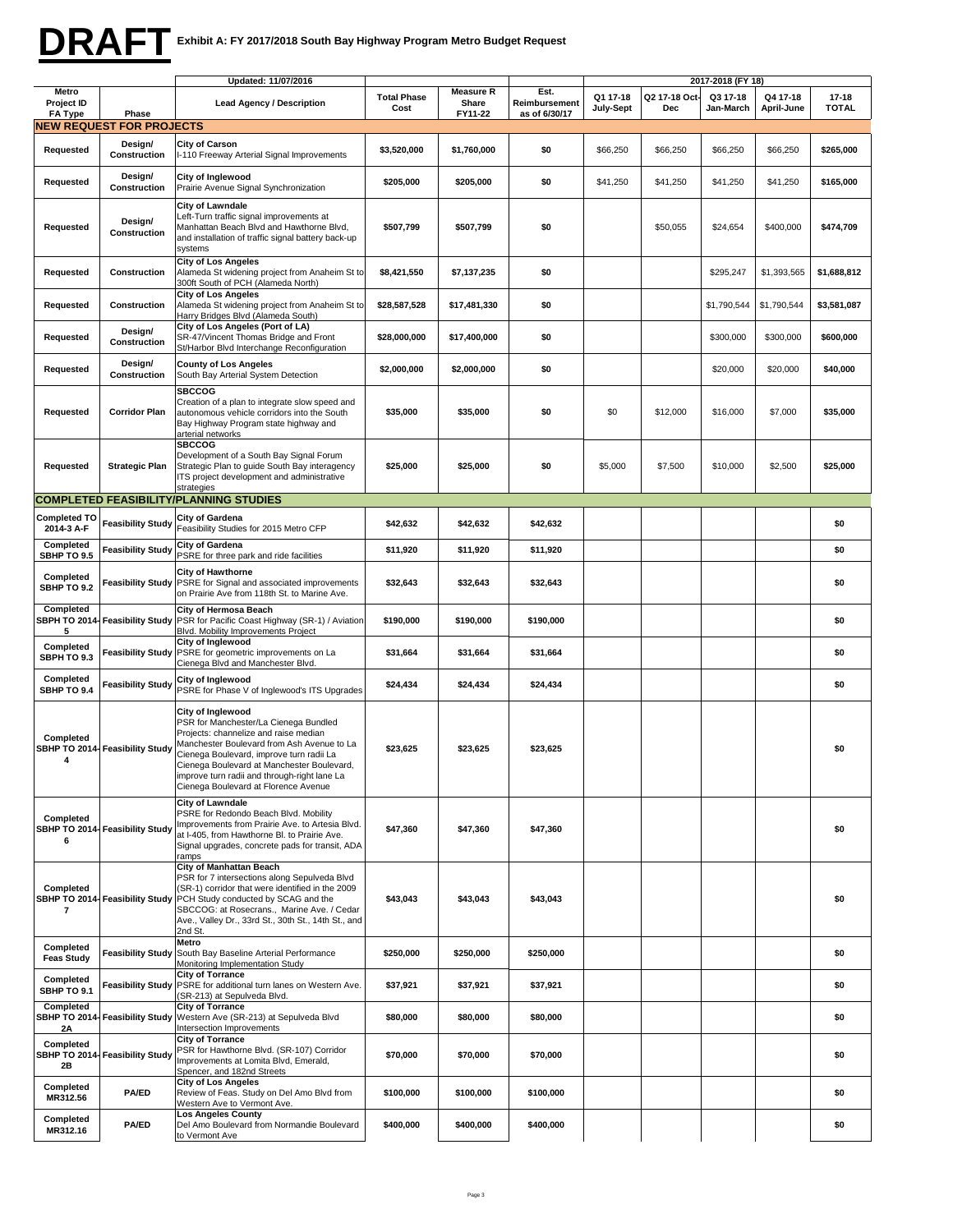# **DRAFT**

| Exhibit A: FY 2017/2018 South Bay Highway Program Metro Budget Request |  |
|------------------------------------------------------------------------|--|
|                                                                        |  |

|                                                     |                           | Updated: 11/07/2016                                                                                    |                            |                                      |                                        |                       |                      | 2017-2018 (FY 18)     |                        |                           |
|-----------------------------------------------------|---------------------------|--------------------------------------------------------------------------------------------------------|----------------------------|--------------------------------------|----------------------------------------|-----------------------|----------------------|-----------------------|------------------------|---------------------------|
| <b>Metro</b><br><b>Project ID</b><br><b>FA Type</b> | Phase                     | <b>Lead Agency / Description</b>                                                                       | <b>Total Phase</b><br>Cost | <b>Measure R</b><br>Share<br>FY11-22 | Est.<br>Reimbursement<br>as of 6/30/17 | Q1 17-18<br>July-Sept | Q2 17-18 Oct-<br>Dec | Q3 17-18<br>Jan-March | Q4 17-18<br>April-June | $17 - 18$<br><b>TOTAL</b> |
|                                                     | <b>COMPLETED PROJECTS</b> |                                                                                                        |                            |                                      |                                        |                       |                      |                       |                        |                           |
| Completed<br>MR312.22<br>D.C                        | Construction              | City of El Segundo<br>Maple Ave Arterial Improvements from<br>Sepulveda Blvd to Parkview Ave           | \$2,500,000                | \$2,500,000                          | \$2,157,575                            |                       |                      |                       |                        | \$0                       |
| Completed<br>MR312.17                               | Design/<br>Construction   | <b>City of Gardena</b><br>Rosecrans Ave Arterial Improvements From<br>Vermont Ave to Crenshaw Blvd.    | \$5,140,000                | \$5,140,000                          | \$4,966,988                            |                       |                      |                       |                        | \$0                       |
| Completed<br>MR312.19<br><b>PD, D, C</b>            | Construction              | City of Gardena<br>Artesia Blvd at Western Ave Intersection<br>Improvements (WB Left Turn Lanes)       | \$600.000                  | \$600,000                            | \$431,825                              |                       |                      |                       |                        | \$0                       |
| Completed<br>MR312.21                               |                           | <b>City of Gardena</b><br>Vermont Arterial Improvement From Rosecrans<br>Ave to 182nd Street           | \$2,350,000                | \$2,350,000                          | \$2,090,342                            |                       |                      |                       |                        | \$0                       |
| Completed<br>MR312.03                               | Construction              | <b>City of Hawthorne</b><br>Rosecrans Ave Arterial Improvements from I-<br>405 SB Off-Ramp to Isis Ave | \$2.100.000                | \$2.100.000                          | \$2,100,000                            |                       |                      |                       |                        | \$0                       |
| Completed<br>MR312.44                               |                           | <b>City of Hawthorne</b><br>Hawthorne Blvd From El Segundo Blvd. to<br>Rosecrans Ave                   | \$7,551,000                | \$7,551,000                          | \$7,551,000                            |                       |                      |                       |                        | \$0                       |
| Completed<br>MR312.13                               | Construction              | City of Redondo Beach<br>Aviation Blvd at Artesia Blvd Intersection Imp.                               | \$22,000                   | \$22,000                             | \$19,281                               |                       |                      |                       |                        | \$0                       |
| Completed<br>MR312.14                               | Construction              | <b>City of Redondo Beach</b><br>Inglewood Ave at Manhattan Beach Blvd<br>Intersection Improvements     | \$30,000                   | \$30,000                             | \$27,122                               |                       |                      |                       |                        | \$0                       |
| Completed<br>MR312.18                               | Construction              | <b>City of Torrance</b><br>Maple Ave at Sepulveda Blvd. Intersection<br>Improvements                   | \$540,000                  | \$540,000                            | \$319,869                              |                       |                      |                       |                        | \$0                       |
| Completed<br>MR312.36                               | Construction              | City of Lawndale<br>Traffic Signal Improvements Citywide                                               | \$1,500,000                | \$878,945                            | \$878,945                              |                       |                      |                       |                        | \$0                       |
| Completed<br>MR312.04                               | Construction              | <b>City of Manhattan Beach</b><br>Sepulveda Blvd at Marine Ave (WB Left Turn<br>Lane)                  | \$365,000                  | \$365,000                            | \$346,469                              |                       |                      |                       |                        | \$0                       |
|                                                     |                           | <b>TOTALS</b>                                                                                          | \$439.104.446              | \$317.183.187                        | \$78,792,356                           | \$8,591.962           | \$15,668,266         | \$18,960,155          | \$21,068,319           | \$64,288,703              |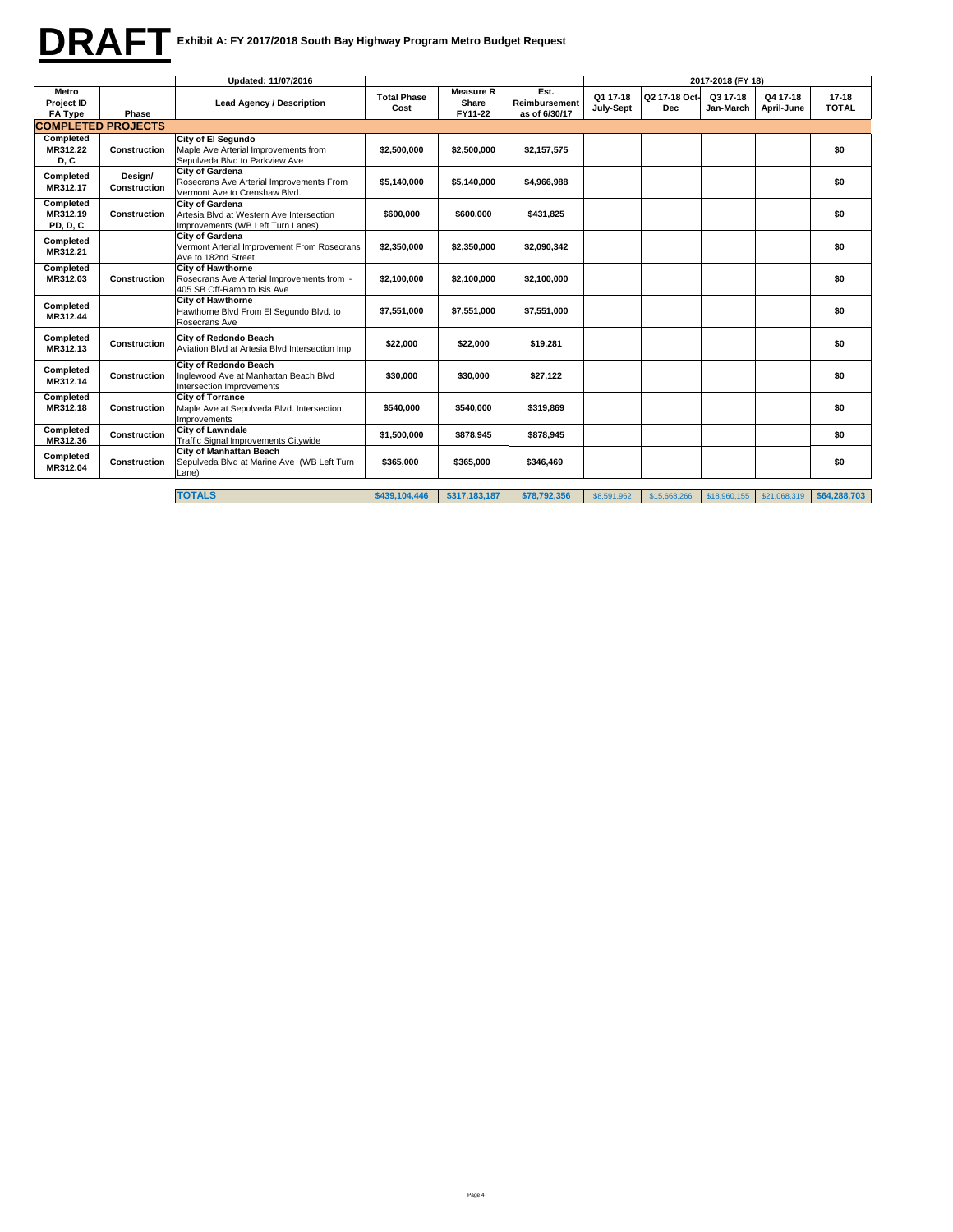|                                                                    |                                                | DRAFT Exhibit B: 5 Year South Bay Highway Program Life of Project Cost                                                                                                                                                                                                                                                                        |                         |                                      |                                        |                       |              |              |                     |             |                                                               |                                                             |                          |
|--------------------------------------------------------------------|------------------------------------------------|-----------------------------------------------------------------------------------------------------------------------------------------------------------------------------------------------------------------------------------------------------------------------------------------------------------------------------------------------|-------------------------|--------------------------------------|----------------------------------------|-----------------------|--------------|--------------|---------------------|-------------|---------------------------------------------------------------|-------------------------------------------------------------|--------------------------|
|                                                                    |                                                | Updated: 11/07/2016                                                                                                                                                                                                                                                                                                                           |                         |                                      |                                        |                       |              |              | <b>Future Years</b> |             |                                                               | <b>Total Project Est. Cost</b>                              |                          |
| Metro<br>Project ID<br><b>FA Type</b>                              | Phase                                          | <b>Lead Agency / Description</b>                                                                                                                                                                                                                                                                                                              | <b>Total Phase Cost</b> | <b>Measure R</b><br>Share<br>FY11-22 | Est.<br>Reimbursement<br>as of 6/30/17 | 17-18<br><b>TOTAL</b> | 18-19 TOTAL  | 19-20 TOTAL  | 20-21 TOTAL         | 21-22 TOTAL | <b>Total Project Est.</b><br>Cost (All Phases and<br>Sources) | <b>Estimated Measure R Total Cost Est</b><br>Cost Past 2022 | Source                   |
| <b>ADMINISTRATIVE</b>                                              | SBHP Administrative & Program Development Cost |                                                                                                                                                                                                                                                                                                                                               | \$4,273,153             | \$4,273,153                          | \$2,197,430                            | \$309,524             | \$317,760    | \$376,240    | \$324,980           | \$353,976   | \$11,164,715                                                  | \$6,891,563                                                 | All Admin                |
| <b>EXECUTED</b>                                                    | <b>ACTIVE FEASIBLITY/PLANNING STUDIES</b>      | City of El Segundo                                                                                                                                                                                                                                                                                                                            |                         |                                      |                                        |                       |              |              |                     |             |                                                               |                                                             | Placeholder              |
| <b>SBHP</b><br>TO 2014-1                                           | <b>Feasibility Study</b>                       | Aviation Blvd, Douglas St. and El Segundo Blvd.<br>Commuter Bikeways Study                                                                                                                                                                                                                                                                    | \$150,000               | \$150,000                            | \$150,000                              | \$0                   | \$0          | \$0          | \$0                 | \$0         | \$3,000,000                                                   | \$2,650,000                                                 | Est.                     |
| <b>EXECUTED</b><br><b>FEAS STUDY</b><br><b>SBHP TO 2015-</b><br>-1 |                                                | Port of LA<br>Feasibility Study Vincent Thomas Bridge (SR-47) I-110<br>Connector                                                                                                                                                                                                                                                              | \$1,000,000             | \$1,000,000                          | \$1,000,000                            | \$0                   | \$0          | \$0          | \$0                 | \$0         | \$1,000,000                                                   | \$0                                                         | Construction<br>Separate |
| <b>EXECUTED</b><br>MR312.24                                        | PA/ED                                          | Caltrans<br>PAED I-110 Auxiliary lane from SR-91 to<br>Torrance Blvd Auxiliary lane & 405/110<br>Connector                                                                                                                                                                                                                                    | \$1,200,616             | \$1,200,616                          | \$1,020,000                            | \$0                   | \$0          | \$0          | \$0                 | \$0         | \$1,200,616                                                   | \$0                                                         | <b>PAED Cost</b>         |
|                                                                    | <b>Design/</b><br>Construction                 | Design and Construction Phase                                                                                                                                                                                                                                                                                                                 | \$51,000,000            | \$28,900,000                         | \$0                                    | \$6,800,000           | \$20,600,000 | \$700,000    | \$600,000           | \$200,000   | \$51,000,000                                                  | \$0                                                         | <b>Const Cost</b>        |
| <b>EXECUTED</b><br>MR312.25                                        | PA/ED                                          | Caltrans<br>PAED I-405 at 182nd St./Crenshaw Boulevard                                                                                                                                                                                                                                                                                        | \$1,700,000             | \$O                                  | \$1,599,903                            | \$0                   | \$0          | \$0          | \$0                 | \$0         | \$1,700,000                                                   | \$0                                                         | <b>PAED Cost</b>         |
|                                                                    | Design/<br>Construction                        | Design and Construction Phase                                                                                                                                                                                                                                                                                                                 | \$87,000,000            | \$46,900,000                         | \$0                                    | \$2,800,000           | \$14,300,000 | \$10,000,000 | \$19,800,000        | \$0         | \$87,000,000                                                  | \$0                                                         | <b>Const Cost</b>        |
| COMMITTED<br>MR312.30                                              | <b>Feasibility Study</b>                       | Caltrans<br>I-405 from I-110 to I-105 and I-105 from I-405 to<br>Crenshaw: Corridor Refinement Studies                                                                                                                                                                                                                                        | \$700,000               | \$700,000                            | \$300,000                              | \$400,000             | \$0          | \$0          | \$0                 | \$0         | \$14,000,000                                                  | \$10,000,000                                                | CT Est                   |
| COMMITTED<br>MR312.45                                              | PA/ED                                          | <b>Caltrans</b><br>PAED/Implement an Integrated Corridor<br>Management System along the SR -110 Corridor<br>between Artesia Boulevard and the I-405. The<br>project will integrate freeway, arterial and transit<br>operations, implement a Decision Support<br>System for coordinated agency operations and<br>traveler information systems. | \$1,000,000             | \$1,000,000                          | \$0                                    | \$0                   | \$500,000    | \$500,000    | \$0                 | \$0         | \$20,000,000                                                  | \$12,400,000                                                | Placeholder<br>Est.      |
| COMMITTED<br>MR312.38                                              | PA/ED                                          | City of Hermosa Beach<br>Pacific Coast Highway at Aviation Blvd<br>Intersection Improvements (Southbound left turn<br>lanes)                                                                                                                                                                                                                  | \$4,600,000             | \$872,000                            | \$0                                    | \$400,000             | \$472,000    | \$0          | \$0                 | \$0         | \$872,000                                                     | \$0                                                         |                          |
| COMMITTED<br>MR312.31                                              | <b>PA/ED</b>                                   | Metro<br>PA/ED for Florence Ave at La Brea Ave -<br>Construct new Downtown Inglewood Transit<br>Center at La Brea Station of Crenshaw Line                                                                                                                                                                                                    | \$1,500,000             | \$1,500,000                          | \$120,000                              | \$671,250             | \$708,750    | \$0          | \$0                 | \$0         | \$1,500,000                                                   | \$0                                                         | <b>Total Cost</b>        |
| <b>EXECUTED</b><br>MR312.11                                        | Design/<br>Construction                        | <b>ACTIVE PROJECTS (Funding Agreements Executed)</b><br>Caltrans<br>ITS: I-405, I-110, I-105, SR-91 at freeways<br>ramp/arterial signalized intersections - DCCM                                                                                                                                                                              | \$5,357,000             | \$5,357,000                          | \$5,357,002                            | \$0                   | \$0          | \$0          | \$0                 | \$0         | \$26,785,010                                                  | \$11,435,503                                                | Placeholder<br>Est.      |
| <b>EXECUTED</b><br>MR312.29                                        | Design/<br>Construction                        | Caltrans<br>Pacific Coast Highway (SR-1) ITS with parallel<br>arterials from I-105 to I-110                                                                                                                                                                                                                                                   | \$9,000,000             | \$3,975,889                          | \$3,975,889                            | \$0                   | \$0          | \$0          | \$0                 | \$0         | \$9,000,000                                                   | \$0                                                         | <b>Total Cost</b>        |
| <b>EXECUTED</b><br>MR312.37                                        | Design/<br>Construction                        | City of Carson<br>Sepulveda Boulevard widening from Alameda<br><b>Street to ICTF Driveway</b>                                                                                                                                                                                                                                                 | \$7,500,000             | \$2,658,000                          | \$1,158,000                            | \$1,500,000           | \$0          | \$0          | \$0                 | \$0         | \$3,566,000                                                   | \$0                                                         | <b>Total Cost</b>        |
| <b>EXECUTED</b><br>MR312.33                                        | Design/<br>Construction                        | City of Hawthorne<br>Aviation BI at Marine Ave; construct westbound<br>ight-turn lane.                                                                                                                                                                                                                                                        | \$3,600,000             | \$4,343,629                          | \$1,243,629                            | \$300,000             | \$1,800,000  | \$1,000,000  | \$0                 | \$0         | \$4,343,629                                                   | \$0                                                         | <b>Total Cost</b>        |
| COMMITTED<br>MR312.54                                              | Design/<br>Construction                        | City of Hawthorne<br>Inglewood Ave at El Segundo Bl, Crenshaw Bl at<br>Rocket Road & Crenshaw BI at Jack Northrop &<br>120th St from Prairie Ave to Felton Ave -<br>Intersection widening improvements & traffic<br>signal modifications                                                                                                      | \$2,000,000             | \$2,000,000                          | \$980,000                              | \$1,020,000           | \$0          | \$0          | \$0                 | \$0         | \$3,020,000                                                   | \$0                                                         | <b>Total Cost</b>        |
| <b>EXECUTED</b><br>MR312.05                                        | Design/<br>Construction                        | City of Hermosa Beach<br>Pacific Coast Highway (SR-1) between Anita St<br>and Artesia Blvd: Improvements                                                                                                                                                                                                                                      | \$2,200,000             | \$2,160,000                          | \$0                                    | \$199,800             | \$500,000    | \$1,460,200  | \$0                 | \$0         | \$2,200,000                                                   | \$0                                                         | <b>Total Cost</b>        |
| <b>EXECUTED</b><br>MR312.12                                        | Design/<br>Construction                        | City of Inglewood<br>Citywide ITS Phase IV                                                                                                                                                                                                                                                                                                    | \$3,500,000             | \$3,500,000                          | \$1,681,470                            | \$1,840,000           | \$0          | \$0          | \$0                 | \$0         | \$3,521,470                                                   | \$0                                                         | <b>Total Cost</b>        |
| <b>EXECUTED</b><br>MR312.43                                        | Design/<br>Construction                        | City of Lomita<br>Intersection Improvements at Western (SR-213)<br>/Palos Verdes Dr. & Pacific Coast Highway (SR-                                                                                                                                                                                                                             | \$900,000               | \$900,000                            | \$877,477                              | SO.                   | SO.          | \$0          | \$0                 | \$0         | \$900,000                                                     | \$0                                                         | <b>Total Cost</b>        |
| <b>EXECUTED</b><br>MR312.28                                        | Construction                                   | 1)/Walnut<br>City of Manhattan Beach<br>Seismic retrofit of Sepulveda Blvd (SR-1) bridge                                                                                                                                                                                                                                                      | \$9,100,000             | \$9,100,000                          | \$2,500,000                            | \$6,600,000           | \$0          | \$0          | \$0                 | \$0         | \$9,100,000                                                   | \$0                                                         | <b>Total Cost</b>        |
| <b>EXECUTED</b><br>MR312.34                                        | Construction                                   | 53-62<br>City of Manhattan Beach<br>Aviation Blvd at Artesia Blvd Intersection<br>Improvements (Southbound right turn lane)                                                                                                                                                                                                                   | \$1,500,000             | \$1,500,000                          | \$544,000                              | \$956,000             | \$0          | \$0          | \$0                 | \$0         | \$1,500,000                                                   | \$0                                                         | <b>Total Cost</b>        |
| <b>EXECUTED</b><br>MR312.35                                        | Construction                                   | City of Manhattan Beach<br>Sepulveda Blvd (SR-1) at Manhattan Beach Blvd<br>Intersection Improvements (NB, WB, EB left turn<br>lanes and SB right turn lane)                                                                                                                                                                                  | \$980,000               | \$980,000                            | \$70,000                               | \$40,000              | \$870,000    | \$0          | \$0                 | \$0         | \$980,000                                                     | \$0                                                         | <b>Total Cost</b>        |
| <b>EXECUTED</b><br>MR312.06                                        | Design/<br>Construction                        | City of Redondo Beach<br>Pacific Coast Highway (SR-1) Arterial<br>Improvements from Anita St to Palos Verdes Blvd                                                                                                                                                                                                                             | \$1,393,144             | \$1,393,144                          | \$218,144                              | \$775,000             | \$400,000    | \$0          | \$0                 | \$0         | \$1,400,000                                                   | \$0                                                         | <b>Total Cost</b>        |
| <b>EXECUTED</b><br>MR312.07                                        | Construction                                   | City of Redondo Beach<br>Pacific Coast Highway (SR-1) at Torrance Blvd<br>Intersection Improvements                                                                                                                                                                                                                                           | \$581,454               | \$581,454                            | \$581,454                              | \$0                   | \$0          | \$0          | \$0                 | \$0         | \$585,000                                                     | \$0                                                         | <b>Total Cost</b>        |
| <b>EXECUTED</b><br>MR312.08                                        | Design/<br>Construction                        | City of Redondo Beach<br>Pacific Coast Highway (SR-1) at Palos Verdes<br><b>Blvd Intersection Improvements</b>                                                                                                                                                                                                                                | \$320,000               | \$320,000                            | \$301,176                              | \$0                   | \$0          | \$0          | \$0                 | \$0         | \$320,000                                                     | \$0                                                         | <b>Total Cost</b>        |
| <b>EXECUTED</b><br>MR312.20                                        | Design/<br>Construction                        | City of Redondo Beach<br>Aviation Blvd at Artesia Blvd Intersection<br>Improvements                                                                                                                                                                                                                                                           | \$821,569               | \$821,569                            | \$546,569                              | \$275,000             | \$0          | \$0          | \$0                 | \$0         | \$847,000                                                     | \$0                                                         | <b>Total Cost</b>        |
| <b>EXECUTED</b><br>MR312.42                                        | Design/<br>Construction                        | City of Redondo Beach<br>Inglewood Ave at Manhattan Beach BI: Add SB<br>right-turn lane south of railroad tracks to<br>Manhattan Beach Bl                                                                                                                                                                                                     | \$5,169,638             | \$5,169,638                          | \$960,638                              | \$2,344,000           | \$1,125,000  | \$740,000    | \$0                 | \$0         | \$5,175,000                                                   | \$0                                                         | <b>Total Cost</b>        |
| <b>EXECUTED</b><br>MR312.10                                        | Design/<br>Construction                        | City of Torrance<br>Pacific Coast Highway (SR-1) at Hawthorne Blvd<br>(SR-107) Intersection Improvements                                                                                                                                                                                                                                      | \$19,645,697            | \$19,645,697                         | \$9,045,697                            | \$7,000,000           | \$3,600,000  | \$0          | \$0                 | \$0         | \$19,645,697                                                  | \$0                                                         | <b>Total Cost</b>        |
| <b>EXECUTED</b><br>MR312.23                                        | Design/<br>Construction                        | <b>City of Torrance</b><br>Torrance Park and Ride Regional Terminal                                                                                                                                                                                                                                                                           | \$18,077,368            | \$18,077,368                         | \$11,477,368                           | \$6,600,000           | \$0          | \$0          | \$0                 | \$0         | \$18,100,000                                                  | \$0                                                         | <b>Total Cost</b>        |
| <b>EXECUTED</b><br>MR312.26                                        | Design/<br>Construction                        | City of Torrance<br>-405 at 182nd St. /Crenshaw Blvd. operational<br>improvements                                                                                                                                                                                                                                                             | \$15,843,312            | \$15,843,312                         | \$5,605,312                            | \$460,000             | \$1,700,000  | \$0          | \$8,078,000         | \$0         | \$15,843,312                                                  | \$0                                                         | <b>Total Cost</b>        |
| <b>EXECUTED</b><br>MR312.40                                        | Design/<br>Construction                        | <b>City of Torrance</b><br>Pacific Coast Highway (SR-1) at Vista<br>Montana/Anza Ave Intersection Improvement                                                                                                                                                                                                                                 | \$2,917,664             | \$2,917,664                          | \$443,664                              | \$320,000             | \$2,154,000  | \$0          | \$0                 | \$0         | \$2,917,664                                                   | \$0                                                         | <b>Total Cost</b>        |
| <b>EXECUTED</b><br>MR312.58                                        | Design/<br>Construction                        | <b>City of Torrance</b><br>Pacific Coast Highway (SR-1) from Calle Mayor<br>o Janet Ln. safety improvement.                                                                                                                                                                                                                                   | \$852,000               | \$852,000                            | \$852,000                              | \$0                   | \$0          | \$0          | \$0                 | \$0         | \$852,000                                                     | \$0                                                         | <b>Total Cost</b>        |
| <b>EXECUTED</b><br>MR312.59                                        | Design/<br>Construction                        | <b>City of Torrance</b><br>PCH at Madison Ave- Signal Upgrades to provide<br>left-turn phasing                                                                                                                                                                                                                                                | \$500,000               | \$500,000                            | \$90,019                               | \$400,000             | \$0          | \$0          | \$0                 | \$0         | \$500,000                                                     | \$0                                                         | <b>Total Cost</b>        |
| <b>EXECUTED</b><br>MR312.60                                        | Design/<br>Construction                        | <b>City of Torrance</b><br>Crenshaw Blvd. from Del Amo to Dominguez;<br>three Southbound turn lanes at 1) Del Amo Blvd;<br>2) extension of 208th St; 3) Transit Center<br>Entrance. Signal Improvements at two existing<br>and new signal at Transit Center and extension of<br>208th St.                                                     | \$3,300,000             | \$3,300,000                          | \$44,135                               | \$1,755,000           | \$0          | \$400,000    | \$1,100,000         | \$0         | \$3,300,000                                                   | \$0                                                         | <b>Total Cost</b>        |

Page 1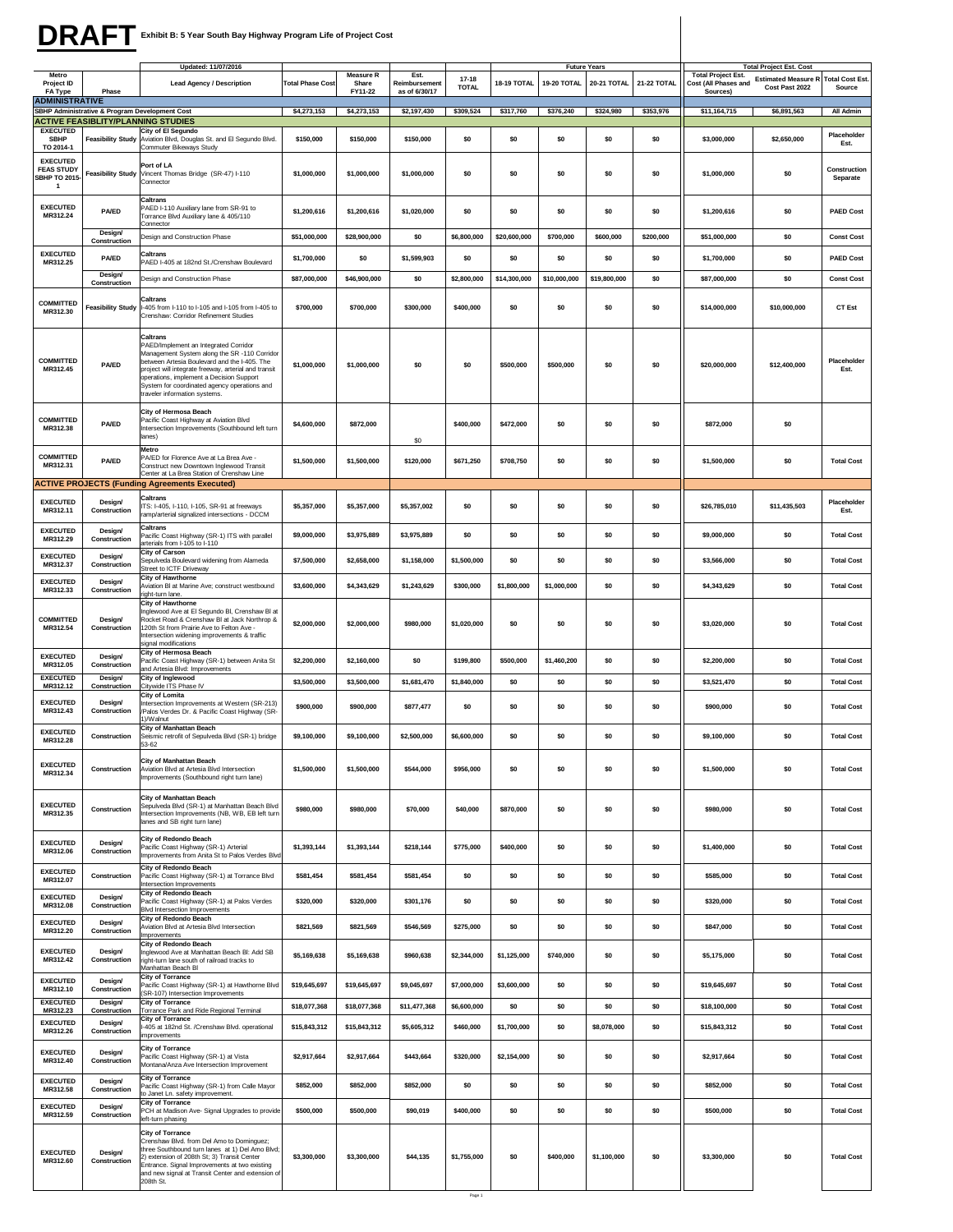### **Exhibit B: 5 Year South Bay Highway Program Life of Project Cost DRAFT**

| Metro                                          |                                    | Updated: 11/07/2016                                                                                                                                                                                                                                                                                                                      |                         | <b>Measure R</b> | Est.                           |                       |              |                    | <b>Future Years</b> |             | <b>Total Project Est.</b>        | <b>Total Project Est. Cost</b>                               |                     |
|------------------------------------------------|------------------------------------|------------------------------------------------------------------------------------------------------------------------------------------------------------------------------------------------------------------------------------------------------------------------------------------------------------------------------------------|-------------------------|------------------|--------------------------------|-----------------------|--------------|--------------------|---------------------|-------------|----------------------------------|--------------------------------------------------------------|---------------------|
| <b>Project ID</b><br>FA Type                   | Phase                              | Lead Agency / Description                                                                                                                                                                                                                                                                                                                | <b>Total Phase Cost</b> | Share<br>FY11-22 | Reimbursement<br>as of 6/30/17 | 17-18<br><b>TOTAL</b> | 18-19 TOTAL  | <b>19-20 TOTAL</b> | 20-21 TOTAL         | 21-22 TOTAL | Cost (All Phases and<br>Sources) | <b>Estimated Measure R Total Cost Est.</b><br>Cost Past 2022 | Source              |
|                                                |                                    | <b>COMMITTED PROJECTS (Funding Agreements to be Executed)</b>                                                                                                                                                                                                                                                                            |                         |                  |                                |                       |              |                    |                     |             |                                  |                                                              |                     |
| <b>COMMITTED</b><br>MR312.41                   | Design/<br>Construction            | City of Carson<br>Traffic Signal upgrades at 10 intersections:<br>Figueroa St. at Victoria St., Main St. at 220th St.<br>Main St. at Victoria St., Main St. at Albertoni St.,<br>Figueroa St. at 223rd St., Broadway at Victoria<br>St., Albertoni St., Gardena Blvd., Alondra Blvd.<br>and a midblock crossing south of Albertoni Blvd. | \$1,400,000             | \$1,400,000      |                                | \$140,000             | \$1,000,000  | \$260,000          | \$0                 | \$0         | \$1,400,000                      | \$0                                                          | <b>Total Cost</b>   |
| <b>COMMITTED</b><br>MR312.46                   | Design/<br>Construction            | <b>City of Carson</b><br>igueroa St. at 234th St. - Upgrade the traffic<br>signal equipment to modernize the controller and<br>signal lights                                                                                                                                                                                             | \$150,000               | \$150,000        |                                | \$150,000             | \$0          | \$0                | \$0                 | \$0         | \$150,000                        | \$0                                                          | <b>Total Cost</b>   |
| <b>COMMITTED</b><br>MR312.57                   | Design/<br>Construction            | City of El Segundo<br>Park Place from Nash St. to Allied Way,<br>Roadway extension and railroad grade separation                                                                                                                                                                                                                         | \$54,000,000            | \$35,000,000     |                                | \$6,250,000           | \$13,100,000 | \$18,000,000       | \$0                 | \$0         | \$54,000,000                     | \$0                                                          | From Lead<br>Agency |
| <b>COMMITTED</b><br>MR312.02                   | Design/<br>Construction            | <b>City of Gardena</b><br>Rosecrans Ave at Vermont Ave & Redondo<br>Beach BI at Vermont Ave - Traffic Signal<br>upgrades and synchronization, add turn pockets,<br>traffic channelization.                                                                                                                                               | \$1,500,000             | \$1,500,000      |                                | \$96,000              | \$938,000    | \$466,000          | \$0                 | \$0         | \$1,500,000                      | \$0                                                          | <b>Total Cost</b>   |
| <b>COMMITTED</b><br>MR312.09                   | Design/<br>Construction            | City of Gardena<br>Artesia BI from Western Ave to Vermont Ave -<br>Arterial Improvements, traffic signal upgrades<br>and synchronization, add turn pockets, traffic<br>channelization.<br><b>City of Hawthorne</b>                                                                                                                       | \$2,654,000             | \$2,523,200      |                                | \$190,000             | \$1,550,000  | \$783,000          | \$0                 | \$0         | \$2,654,000                      | \$0                                                          | <b>Total Cost</b>   |
| <b>COMMITTED</b><br>MR312.61                   | Design/<br>Construction            | Hawthorne BI from 120th St to 111th St - Arterial<br>Improvements                                                                                                                                                                                                                                                                        | \$5,000,000             | \$4,400,000      | \$1,100,000                    | \$3,300,000           | \$0          | \$0                | \$0                 | \$0         | \$5,000,000                      | \$0                                                          | <b>Total Cost</b>   |
| <b>COMMITTED</b><br>MR312.47                   | Construction                       | City of Hawthorne<br>Prairie Ave from 118th St to Marine Ave- Signal<br>Improvements                                                                                                                                                                                                                                                     | \$1,237,000             | \$1,237,000      | \$204,114                      | \$816,456             | \$0          | \$0                | \$0                 | \$0         | \$1,237,000                      | \$0                                                          | <b>Total Cost</b>   |
| <b>COMMITTED</b><br>MR312.63                   | Design                             | City of Hermosa Beach<br>PA/ED Aviation BI from PCH to Prospect Ave -<br>Arterial Improvements.                                                                                                                                                                                                                                          | \$1,800,000             | \$1,800,000      |                                | \$900,000             | \$900,000    | \$0                | \$0                 | \$0         | \$1,800,000                      | \$0                                                          | <b>Total Cost</b>   |
| <b>COMMITTED</b><br>MR312.50                   | Construction                       | City of Inglewood<br>Citywide ITS Phase V- Communication gap<br>closure on various locations, TS upgrade and<br>arterial detection                                                                                                                                                                                                       | \$384,000               | \$384,000        |                                | \$151,000             | \$233,000    | \$0                | \$0                 | \$0         | \$384,000                        | \$0                                                          | <b>Total Cost</b>   |
| <b>COMMITTED</b><br>MR312.53                   | Construction                       | <b>City of Lawndale</b><br>Redondo Beach Blvd. Mobility Improvements<br>from Prairie to Artesia (PSRE) at I-405, from<br>Hawthorne Bl. to Prairie Ave- PS&E / ROW<br>Acquisition; Signal upgrades, concrete pads for<br>transit, ADA ramps                                                                                               | \$1,039,262             | \$1,039,262      |                                | \$519,632             | \$519,632    | \$0                | \$0                 | \$0         | \$1,039,262                      | \$0                                                          | <b>Total Cost</b>   |
| <b>COMMITTED</b><br>MR312.51                   | Construction                       | <b>City of Los Angeles</b><br>Anaheim St from Farragut Ave to Dominguez<br>Channel- Widen from 78' to 84' and restripe to<br>accommodate an additional lane in each direction                                                                                                                                                            | \$3,141,450             | \$1,313,041      | \$262,608                      | \$1,050,433           | \$0          | \$0                | \$0                 | \$0         | \$6,565,203                      | \$0                                                          | <b>Total Cost</b>   |
| <b>COMMITTED</b><br>MR312.52                   | Construction                       | <b>Los Angeles County</b><br>2013 CFP South Bay Forum systemwide<br>operational improvements, coordination and<br>timing, and ITS improvements                                                                                                                                                                                           | \$1,021,000             | \$1,021,000      |                                | \$0                   | \$53,000     | \$203,000          | \$764,681           | \$180,681   | \$1,021,000                      | \$0                                                          | <b>Total Cost</b>   |
| <b>COMMITTED</b><br>MR312.62                   | Design/<br>Construction            | City of Manhattan Beach<br>Sepulveda Bl at Rosecrans Ave, 33rd St, Cedar<br>Ave, 14th St & 2nd St - Operational<br>Improvements                                                                                                                                                                                                          | \$900,000               | \$900,000        | \$10,000                       | \$45,000              | \$35,000     | \$0                | \$0                 | \$0         | \$900,000                        | \$0                                                          | <b>Total Cost</b>   |
| <b>COMMITTED</b><br><b>PROJECT</b><br>MR312.## | PD/EA and PS&E                     | <b>City of Torrance</b><br>Pacific Coast Highway (SR-1) and Crenshaw Ave<br>Preliminary Design, EIR and P.S.&E. for<br>operational improvements                                                                                                                                                                                          | \$1,300,000             | \$1,300,000      |                                | \$0                   | \$100,000    | \$400,000          | \$800,000           | \$0         | \$6,500,000                      | \$0                                                          | Placeholder<br>Est. |
| <b>COMMITTED</b><br><b>PROJECT</b><br>MR312.## | PS&E                               | <b>City of Torrance</b><br>Hawthorne BI (SR-107) at: 182nd Street,<br>Spencer Street, Emerald Street, and Lomita Blvd.<br>P.S.&E for roadway widening to construct new<br>northbound right turn lanes                                                                                                                                    | \$810,000               | \$810,000        |                                | \$40,000              | \$120,000    | \$650,000          | \$0                 | \$0         | \$4,050,000                      | \$0                                                          | Placeholder<br>Est. |
|                                                | <b>NEW REQUEST FOR PROJECTS</b>    |                                                                                                                                                                                                                                                                                                                                          |                         |                  |                                |                       |              |                    |                     |             |                                  |                                                              |                     |
| Requested                                      | Design/<br>Construction            | City of Carson<br>I-110 Freeway Arterial Signal Improvements                                                                                                                                                                                                                                                                             | \$3,520,000             | \$1,760,000      |                                | \$265,000             | \$1,000,000  | \$495,000          | \$0                 | \$0         | \$3,520,000                      | \$0                                                          | <b>Total Cost</b>   |
| Requested                                      | Design/                            | City of Inglewood<br>rame Avenue Signal Synchronization                                                                                                                                                                                                                                                                                  | \$205,000               | \$205,000        |                                | \$165,000             | \$40,000     | \$0                | \$0                 | \$0         | \$250,000                        | \$0                                                          | <b>Total Cost</b>   |
| Requested                                      | Design/<br>Construction            | <b>City of Lawndale</b><br>Left-Turn traffic signal improvements at<br>Manhattan Beach Blvd and Hawthorne Blvd, and<br>installation of traffic signal battery back-up<br>systems                                                                                                                                                         | \$507,799               | \$507,799        |                                | \$474,709             | \$33,090     | \$0                | \$0                 | \$0         | \$507,799                        | \$0                                                          | <b>Total Cost</b>   |
| Requested                                      | <b>ROW/Design/Cor</b><br>struction | <b>City of Los Angeles</b><br>Alameda St widening project from Anaheim St to<br>300ft South of PCH (Alameda North)                                                                                                                                                                                                                       | \$8,421,550             | \$7,137,235      |                                | \$1,688,812           | \$3,465,667  | \$1,982,757        | \$0                 | \$0         | \$8,421,550                      | \$0                                                          | <b>Total Cost</b>   |
| Requested                                      | ROW/Design/Cor<br>struction        | <b>City of Los Angeles</b><br>Alameda St widening project from Anaheim St to<br>Harry Bridges Blvd (Alameda South)                                                                                                                                                                                                                       | \$28,587,528            | \$17,481,330     |                                | \$3,581,087           | \$7,334,211  | \$6,566,033        | \$0                 | \$5,073,560 | \$28,587,528                     | \$0                                                          | <b>Total Cost</b>   |
| Requested                                      | Design/<br>Construction            | City of Los Angeles (Port of LA)<br>SR-47/Vincent Thomas Bridge and Front<br>St/Harbor Blvd Interchange Reconfiguration                                                                                                                                                                                                                  | \$28,000,000            | \$17,400,000     |                                | \$600,000             | \$1,400,000  | \$1,600,000        | \$7,800,000         | \$4,750,000 | \$28,000,000                     | \$0                                                          | <b>Total Cost</b>   |
| Requested                                      | Design/<br>Construction            | <b>County of Los Angeles</b><br>South Bay Arterial System Dection (portion)                                                                                                                                                                                                                                                              | \$2,000,000             | \$2,000,000      |                                | \$40,000              | \$1,960,000  | \$0                | \$0                 | SO.         | \$2,000,000                      | \$0                                                          | <b>Total Cost</b>   |
| Requested                                      | <b>Corridor Plan</b>               | <b>SBCCOG</b><br>Creation of a plan to integrate slow speed and<br>autonomous vehicle corridors into the South Bay<br>Highway Program state highway and arterial<br>networks                                                                                                                                                             | \$35,000                | \$35,000         |                                | \$35,000              | \$0          | \$0                | \$0                 | \$0         | \$35,000                         | \$0                                                          | <b>Total Cost</b>   |
| Requested                                      | <b>Strategic Plan</b>              | <b>SBCCOG</b><br>Development of a South Bay Signal Forum<br>Strategic Plan to guide South Bay interagency<br>ITS project development and administrative<br>strategies                                                                                                                                                                    | \$25,000                | \$25,000         |                                | \$25,000              | \$0          | \$0                | \$0                 | \$0         | \$25,000                         | \$0                                                          | <b>Total Cost</b>   |